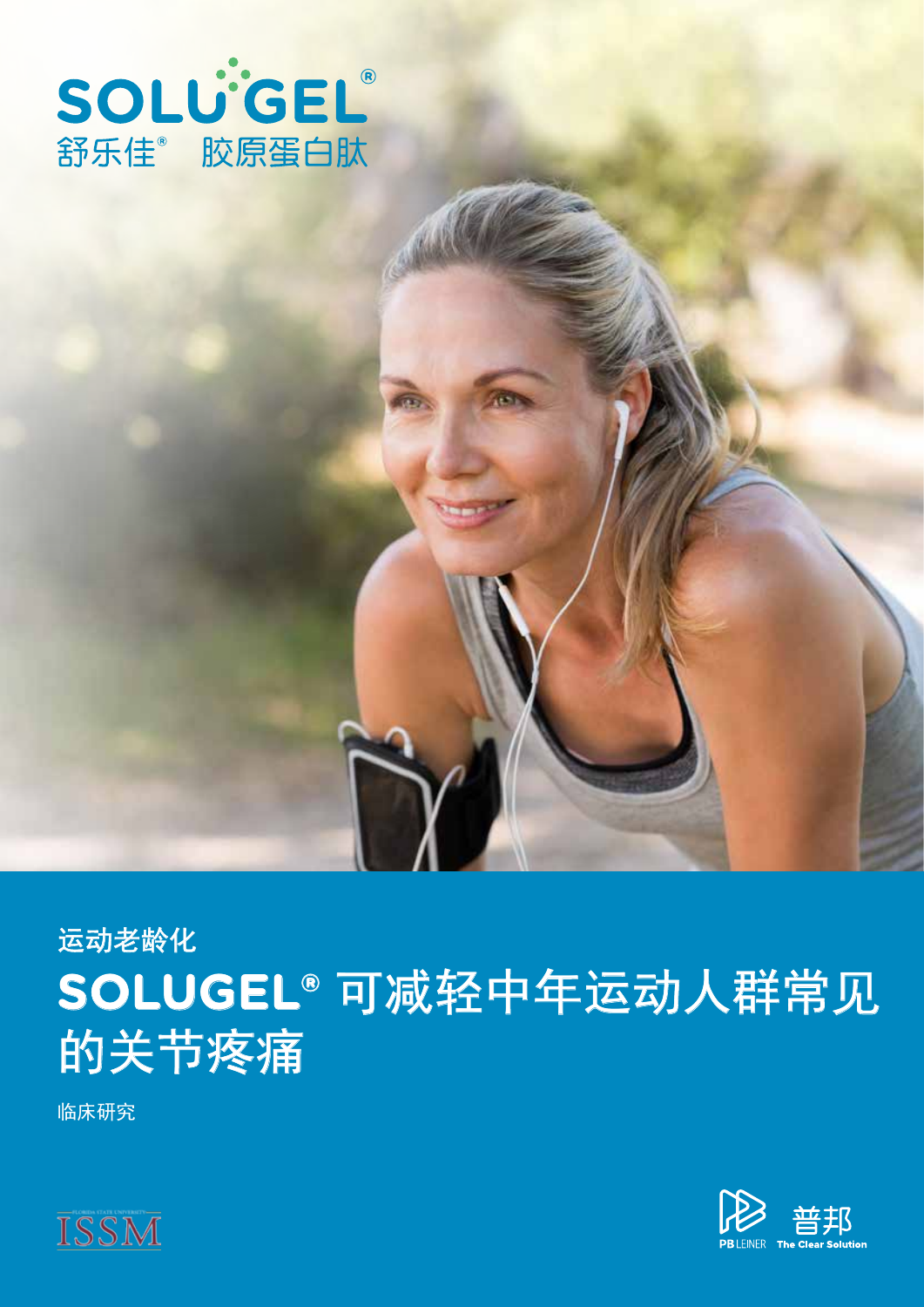# 临床研究 使用 SOLUGEL® 保持活力

PB Leiner 委托佛罗里达州立大学开展的一项独立研究发现,SOLUGEL® 胶原蛋白肽能够帮助越 来越多健康并热爱运动的中年人克服关节疼痛。

### 关节疼痛问题,越来越令人担忧

关节疼痛是普遍存在于全球中年人群中的问题事实上,研究 表明, 在全球 45 岁至 59 岁年龄段的人群中, 93% 的人 担心关节和肌肉疼痛,三分之二的人表示关节和肌肉疼痛对 他们的健康有中度至严重的影响。<sup>1</sup>

当然,这极端的数据表明,关节疼痛问题涉及到的人群远不 止那些已经患有骨关节疾病的人。这不止局限于那些久坐 不动的人。如今,中年人比以往任何时候都更精力旺盛,

2021 年的一项调查发现,30% 的人几乎每天都锻炼身体, 而两年前这一比例为 25%。<sup>2</sup>

关节疼痛会在运动中引起严重的不适,甚至会限制日常活动 的能力。虽然这通常被视为衰老过程中不可避免的一部分, 但胶原蛋白是一种潮流的营养成分,具有改善关节健康和减 轻疼痛的潜力。



#### 独立研究

研究表明,胶原蛋白可以减轻患有骨关节炎、关节稳定性问题、 关节损伤或运动诱发问题的患者的关节疼痛。然而,之前没有研 究证明它对健康且爱好运动的中年人群的关节疼痛和日常活动有 长期影响。

由于认识到这一年龄段庞大的人口数量,PB Leiner 委托佛罗 里达州立大学(FSU)开展了一项研究,以确定 SOLUGEL® 胶原蛋白肽是否可以改善他们的关节疼痛和不适感。

研究参与者的年龄都在 45 到 65 岁之间,每周至少锻炼 3 小时,没有患骨关节炎或关节损伤。在六个月的过程中, 每个人每天服用安慰剂或 SOLUGEL® 胶原蛋白肽,并根据 膝关节损伤和骨关节炎结果评分评估其进展情况。分数越高 表示疼痛减轻,日常活动能力提高

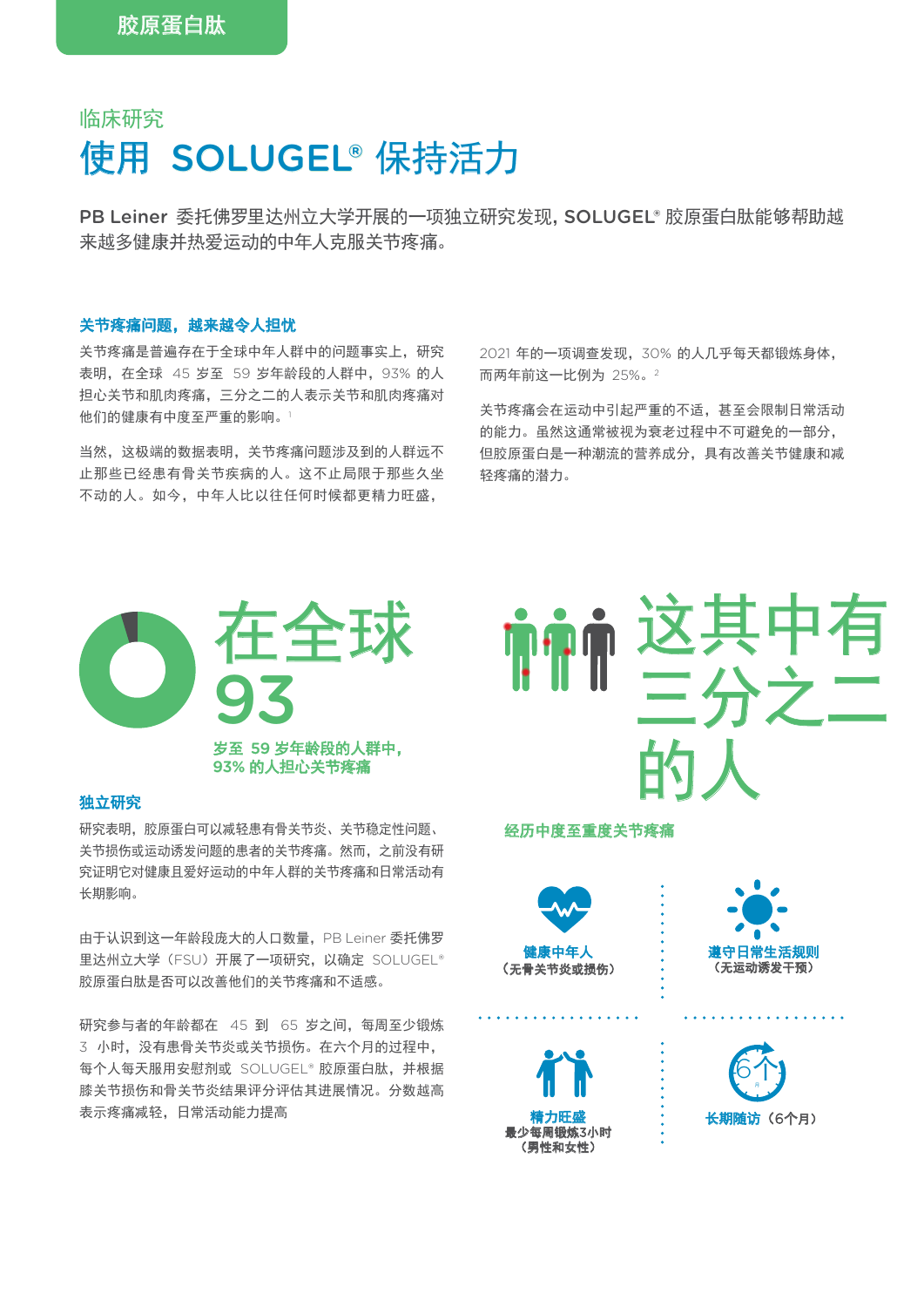

## SOLUGEL® 胶原蛋白肽减轻关节疼痛,有助于日常活动

研究表明,服用 SOLUGEL® 有显著改进。根据膝关节损伤和骨 关节炎结果评分, 那些每天服用 10 克 SOLUGEL® 胶原蛋白肽的 患者得到了改善,表明疼痛显著减轻,膝关节功能得到改善。

这项研究还发现,胶原蛋白肽可以提高执行日常任务的能 力, 如通勤、清洁和购物。每天摄入 10 克 SOLUGEL® 的人 中,有三分之一在进行此类活动时,他们的分数有了显著提 高。安慰剂组的所有参与者都没有看到任何提高。

这项独立研究结果表明,现在有临床证据证明胶原蛋白有助 于健康活跃的中年人长期减轻关节疼痛。



\*膝关节损伤疼痛评分和骨关节炎结果评分(KOOS)-评分越高,疼痛越轻。

#### 市场潜力

关节和肌肉疼痛是全世界 45-59 岁人群的第二大健康问 题。3三分之二的人也将关节和骨骼健康与良好的整体健康 联系在一起,而 60% 的人表示他们对关节和骨骼健康产品 感兴趣,即使他们未受特定的问题困扰。<sup>4</sup>

预计到 21005年, 中年人口将从 16 亿增长到 26 亿, 因此 对预防性解决方案的需求将在未来几年大幅增加。

SOLUGEL® 可为该目标人群提供广泛应用的经临床验证的 解决方案。该产品从天然动物来源获得,是一种高消化率的 纯蛋白质,由优质胶原蛋白肽组成。

PB Leiner 专业知识丰富、服务优质的团队随时准备 帮助您开发适合您需求的趋势性产品。要了解更多关 于 SOLUGEL® 的可能性,请联系您的客户联系人或访问 www.pbleiner.com



1. 2021 年欧睿全球健康与保健调查

- 2.2019-2021 年欧睿全球健康与保健调查
- 3.2021 年欧睿全球健康与保健调查
- 4.FMCG Gurus"关节和骨骼健康全球报告"(2021 年)

5.联合国经济和社会事务部

人口司(2019 年)。2019 年世界人口展望